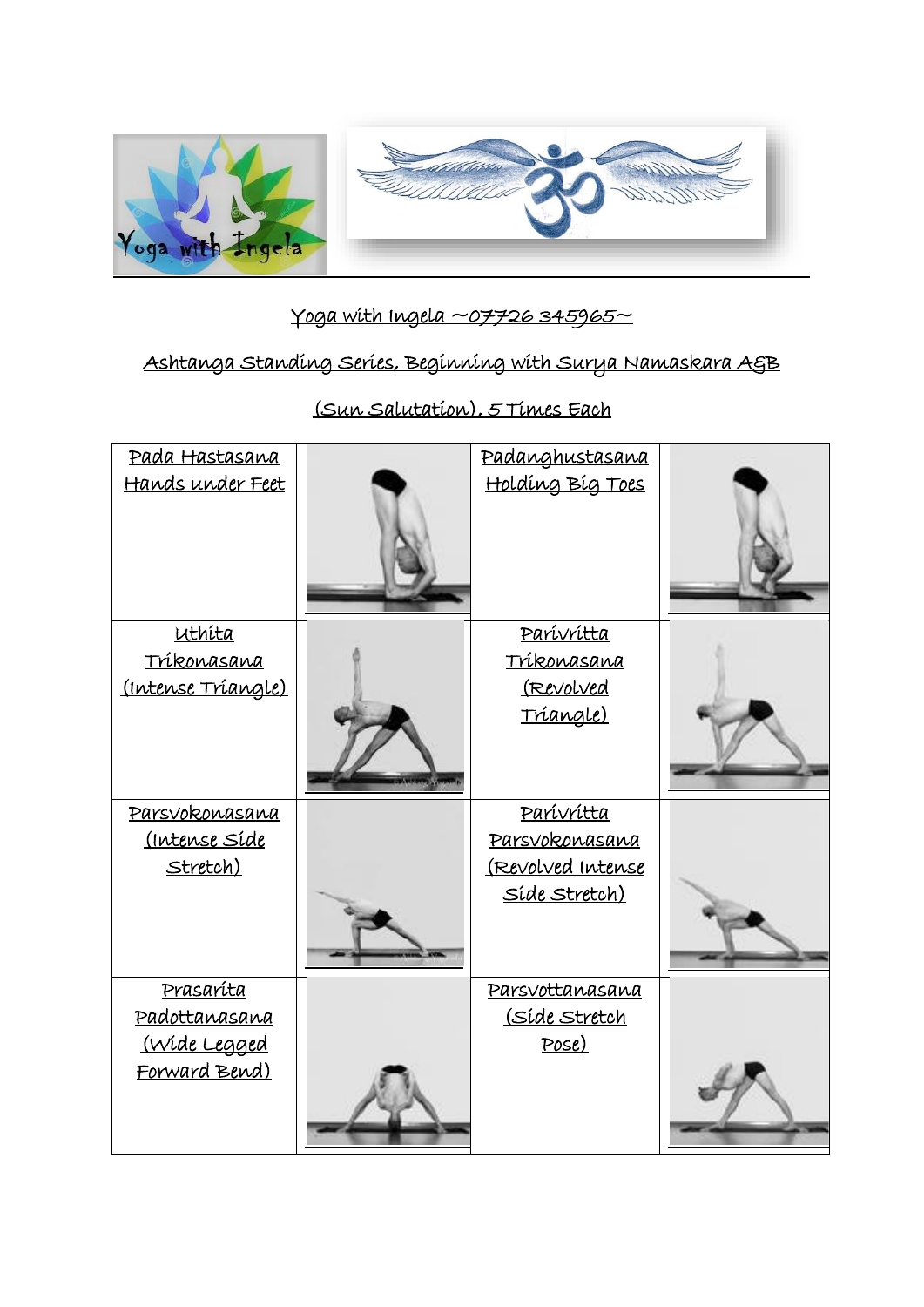| uthita<br>Padangusthasana<br><u>(Standing Big-</u><br><u>Toe Pose)</u> |                                           | <u>utkatasana</u><br>(Chair Pose/Fierce<br>Pose)                                                           |  |
|------------------------------------------------------------------------|-------------------------------------------|------------------------------------------------------------------------------------------------------------|--|
| <u>Surya</u><br><u>Namaskara</u><br><u>Sun Salutation</u>              | $\sqrt{\frac{95a}{m^2}}$ with $ln_{3e/a}$ | <u>Vírabhadrasana I</u><br><u>(Warríor I)</u>                                                              |  |
| <u>Vírabhadrasana II</u><br><u>(Warríor II)</u>                        |                                           | <u>Jump Through to</u><br>Sukhasana<br>(Easy Pose)~<br>Breathe<br><u>Start Prímary</u><br>Seríes<br>On Mat |  |

<sup>A</sup>Namaste

I honor the place in you.<br>In which the entire universe owells.<br>I honor the place in you.<br>which is of love, of truth.<br>of light, and of peace.<br>When you are in that place in you.<br>and I am in that place in me, we are one.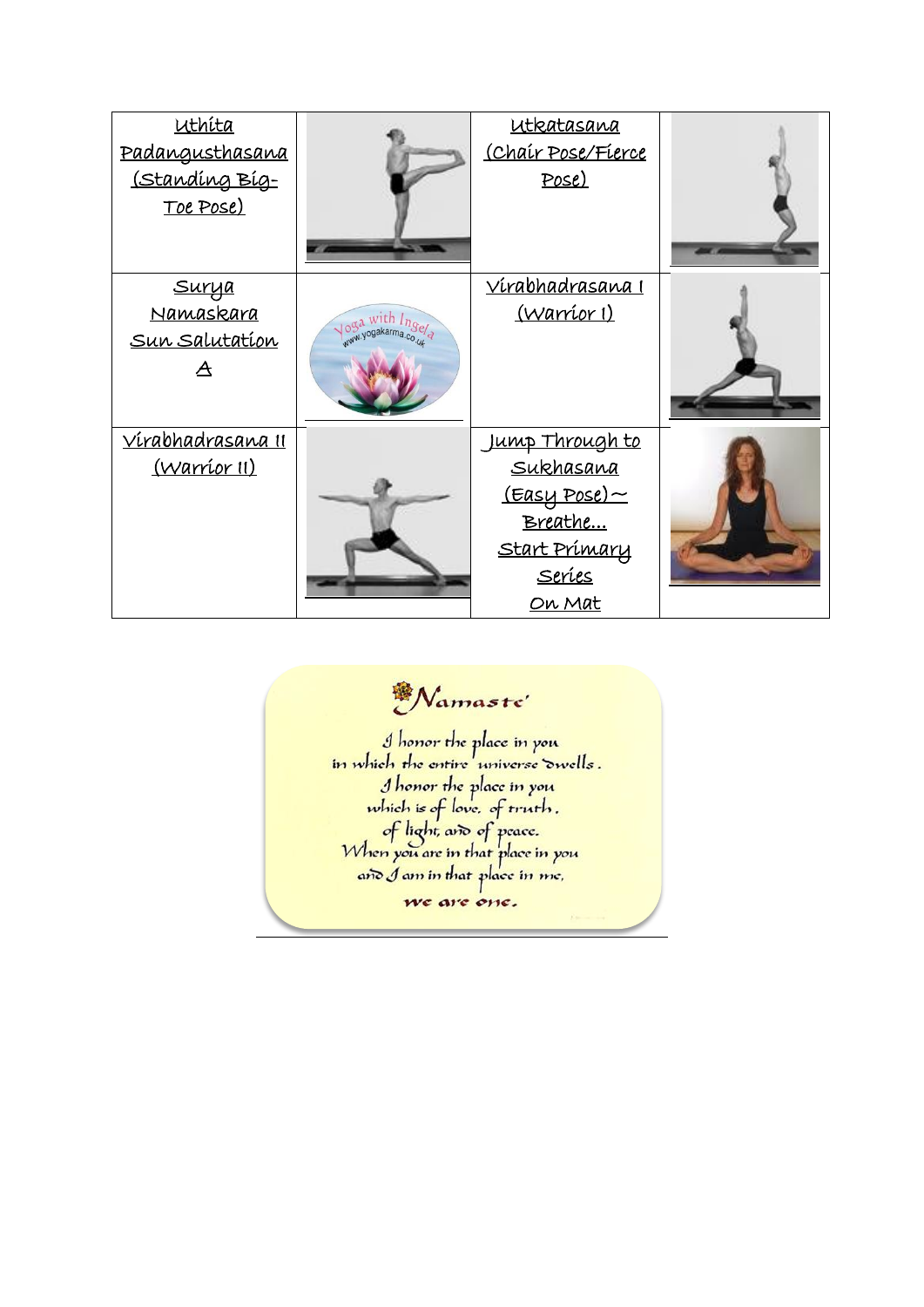

## Ashtanga Primary Series: On Mat:

| Dandasana (Staff      | Purvottanasana    |  |
|-----------------------|-------------------|--|
| Pose)                 | (Eastern Pose)    |  |
| To:                   |                   |  |
|                       |                   |  |
| Paschímottanasana     |                   |  |
| (Western Pose)        |                   |  |
| (Thumb/Bíg Toe)       |                   |  |
| (Hands around         |                   |  |
| Feet)                 |                   |  |
|                       |                   |  |
| Ardha Baddha          | Tíryangmukíkapada |  |
| Padma                 | (3-Limbed Western |  |
| (Half Lotus Western   | Pose)             |  |
| Pose)                 |                   |  |
|                       |                   |  |
|                       |                   |  |
|                       |                   |  |
| <u>Janu Sírsasana</u> | Maríchíasana      |  |
| (Knee-Head)           |                   |  |
|                       |                   |  |
|                       |                   |  |
|                       |                   |  |
|                       |                   |  |
| Maríchíasana wíth     | Navasana          |  |
| Twist                 | (Boat)            |  |
|                       |                   |  |
|                       |                   |  |
|                       |                   |  |
|                       |                   |  |